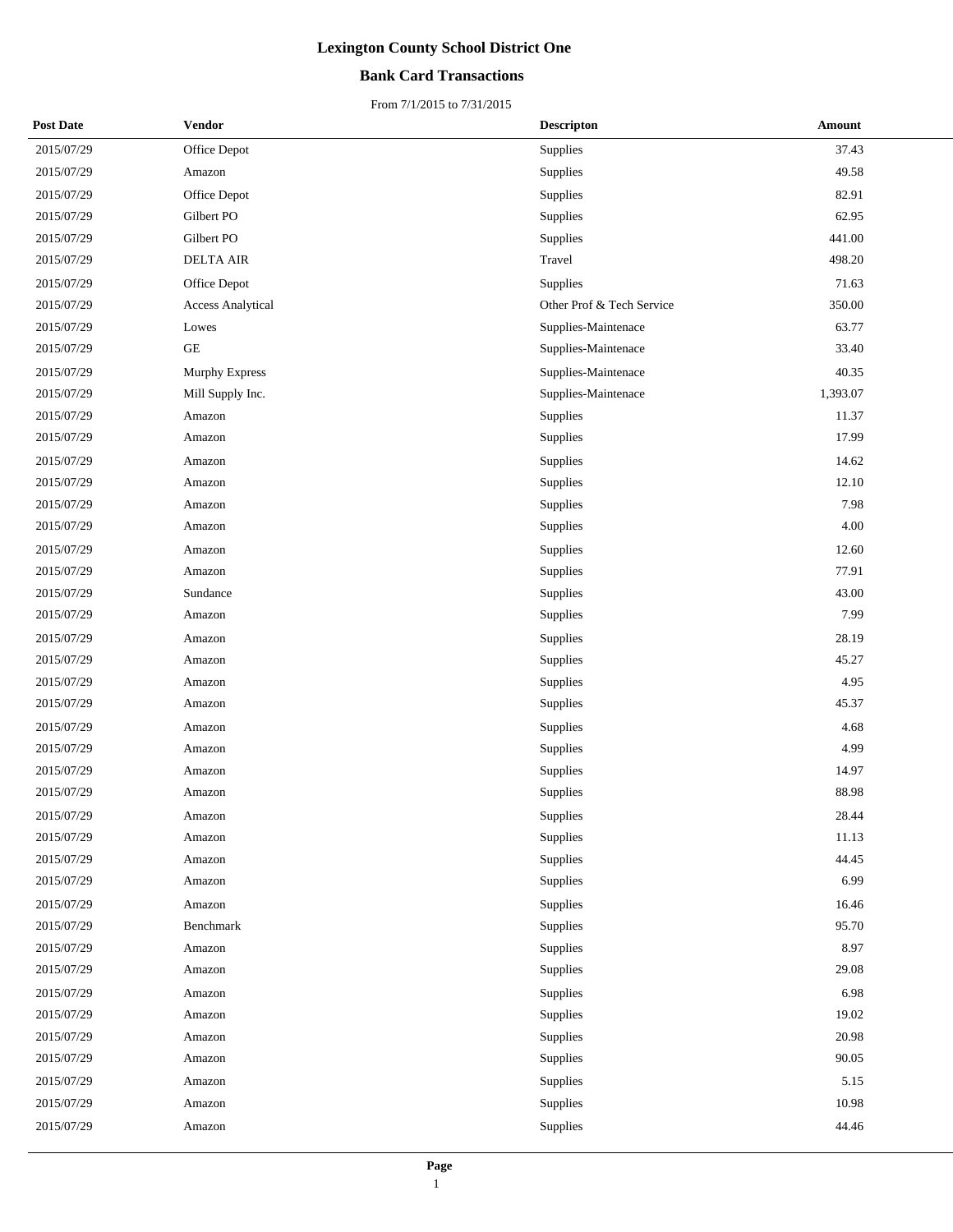### **Bank Card Transactions**

| <b>Post Date</b> | Vendor                 | <b>Descripton</b>   | Amount |
|------------------|------------------------|---------------------|--------|
| 2015/07/29       | Amazon                 | Supplies            | 10.07  |
| 2015/07/29       | Amazon                 | Supplies            | 6.73   |
| 2015/07/29       | Amazon                 | Supplies            | 5.98   |
| 2015/07/29       | Amazon                 | Supplies            | 5.98   |
| 2015/07/29       | Amazon                 | Supplies            | 29.90  |
| 2015/07/29       | Amazon                 | Supplies            | 23.56  |
| 2015/07/29       | Amazon                 | Supplies            | 7.18   |
| 2015/07/29       | Amazon                 | Supplies            | 38.96  |
| 2015/07/29       | Amazon                 | Supplies            | 20.49  |
| 2015/07/29       | Amazon                 | Supplies            | 43.98  |
| 2015/07/29       | Amazon                 | Supplies            | 4.97   |
| 2015/07/29       | Amazon                 | Supplies            | 11.76  |
| 2015/07/29       | Amazon                 | Supplies            | 23.94  |
| 2015/07/29       | Amazon                 | Supplies            | 53.96  |
| 2015/07/29       | Amazon                 | Supplies            | 13.99  |
| 2015/07/29       | Amazon                 | Supplies            | 4.00   |
| 2015/07/29       | Amazon                 | Supplies            | 11.98  |
| 2015/07/29       | <b>LOWES</b>           | Supplies            | 211.19 |
| 2015/07/29       | LEXINGTON TRUE VALUE   | Supplies            | 19.34  |
| 2015/07/29       | TRACTOR SUPPLY COMPANY | <b>Supplies</b>     | 259.29 |
| 2015/07/29       | <b>EXXONMOBIL</b>      | Supplies            | 79.34  |
| 2015/07/29       | A-Z LAWNMOWER PARTS    | Supplies            | 71.52  |
| 2015/07/29       | SPEEDWAY               | Supplies            | 15.01  |
| 2015/07/29       | TRACTOR SUPPLY COMPANY | Supplies            | 13.90  |
| 2015/07/29       | <b>LOWES</b>           | Supplies            | 105.93 |
| 2015/07/29       | A-Z LAWNMOWER PARTS    | Supplies            | 190.99 |
| 2015/07/29       | True Value             | Supplies-Maintenace | 27.78  |
| 2015/07/29       | City Electric          | Supplies-Maintenace | 52.39  |
| 2015/07/29       | Home Depot             | Supplies-Maintenace | 200.23 |
| 2015/07/29       | Home Depot             | Supplies-Maintenace | 154.97 |
| 2015/07/29       | Lowe's                 | Supplies-Maintenace | 86.98  |
| 2015/07/29       | <b>DMV</b>             | Supplies-Maintenace | 35.00  |
| 2015/07/29       | Lowes                  | Supplies            | 19.24  |
| 2015/07/29       | Ross                   | Supplies            | 11.75  |
| 2015/07/29       | Derricks               | Supplies            | 43.52  |
| 2015/07/29       | Price's Country Store  | Supplies-Maintenace | 80.78  |
| 2015/07/29       | Price's Country Store  | Supplies-Maintenace | 80.79  |
| 2015/07/29       | Exxonmobile            | Supplies            | 50.46  |
| 2015/07/29       | Rose Talbert           | Supplies            | 224.83 |
| 2015/07/29       | <b>Hyatt Regency</b>   | Travel              | 640.71 |
| 2015/07/29       | Orbitz                 | Travel              | 668.19 |
| 2015/07/29       | Office Depot           | Supplies            | 80.74  |
| 2015/07/29       | Amazon                 | Supplies            | 119.73 |
| 2015/07/29       | Office Depot           | Supplies            | 147.63 |
| 2015/07/29       | OEM Optic              | Supplies            | 280.78 |
|                  |                        |                     |        |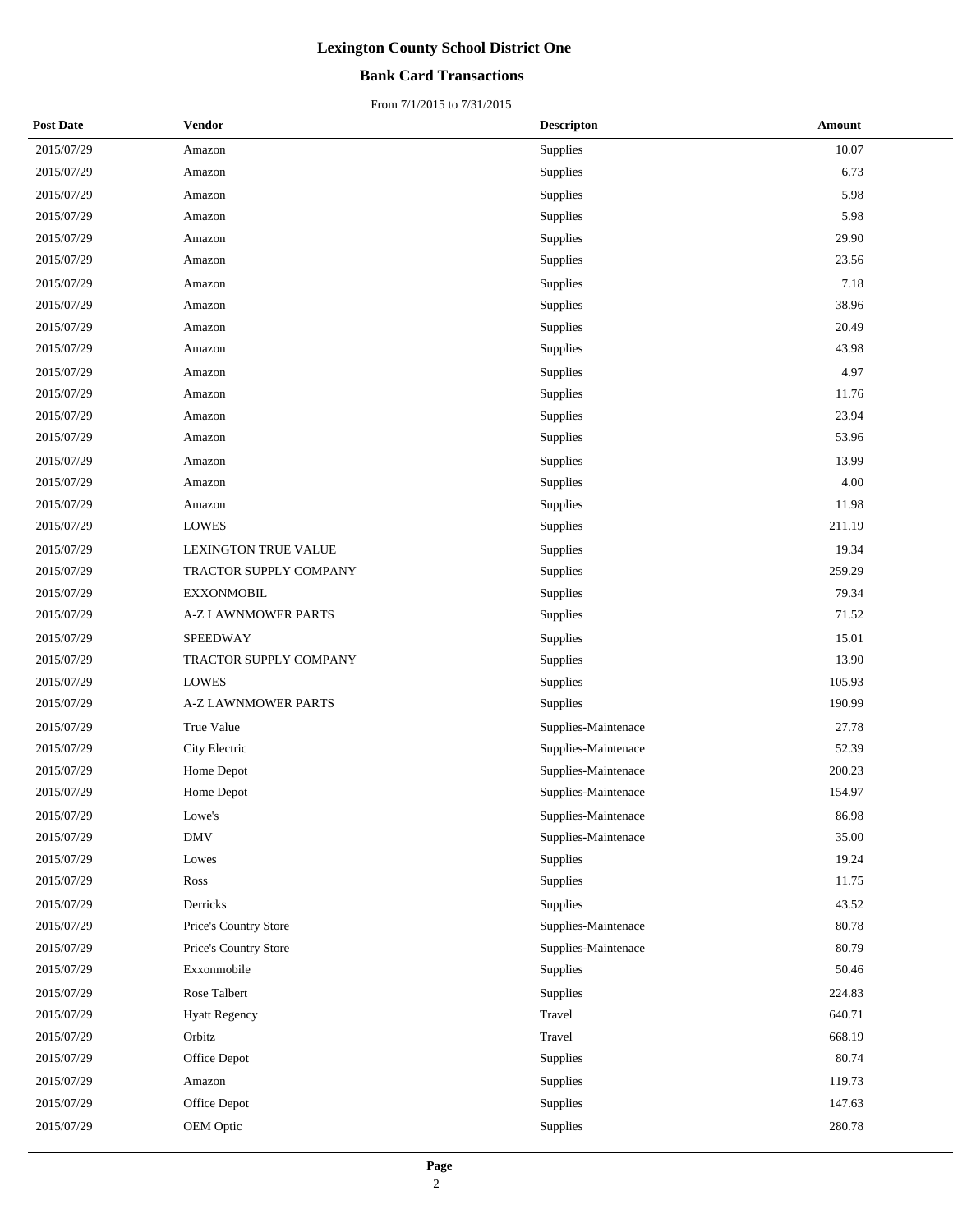## **Bank Card Transactions**

| <b>Post Date</b> | Vendor                           | <b>Descripton</b>          | Amount |
|------------------|----------------------------------|----------------------------|--------|
| 2015/07/29       | Publix                           | Supplies                   | 8.28   |
| 2015/07/29       | <b>ONline Labels</b>             | Supplies                   | 78.10  |
| 2015/07/29       | Amazon                           | Supplies                   | 50.73  |
| 2015/07/29       | Cable & Connections              | <b>Technology Supplies</b> | 33.17  |
| 2015/07/29       | Best Buy                         | <b>Technology Supplies</b> | 59.84  |
| 2015/07/29       | Dollar Tree                      | Supplies                   | 7.49   |
| 2015/07/29       | Wal-Mart                         | Supplies                   | 35.93  |
| 2015/07/29       | Wal-mart                         | Supplies                   | 38.28  |
| 2015/07/29       | Office Depot                     | Supplies                   | 147.01 |
| 2015/07/29       | Southern Region                  | Travel                     | 520.00 |
| 2015/07/29       | RadioShack                       | Pupil Activity             | 28.29  |
| 2015/07/29       | Dollar General                   | Pupil Activity             | 10.70  |
| 2015/07/29       | Auvsi Foundation                 | Pupil Activity             | 518.00 |
| 2015/07/29       | <b>National Autism Resources</b> | Supplies                   | 349.30 |
| 2015/07/29       | ClubFlyers.Com                   | Printing and Binding       | 365.24 |
| 2015/07/29       | Home Depot                       | Supplies                   | 373.08 |
| 2015/07/29       | Amazon                           | Supplies                   | 147.91 |
| 2015/07/29       | Lowes                            | Supplies                   | 152.37 |
| 2015/07/29       | Office Depot                     | Supplies                   | 16.10  |
| 2015/07/30       | PresenterMedia.com               | <b>Technology Supplies</b> | 59.95  |
| 2015/07/30       | Amazon.com                       | Supplies                   | 94.82  |
| 2015/07/30       | <b>USPS</b>                      | Supplies                   | 490.00 |
| 2015/07/30       | Amazon.com                       | Supplies                   | 249.70 |
| 2015/07/30       | Target                           | Supplies                   | 38.50  |
| 2015/07/30       | RaymondGeddes.com                | Supplies                   | 67.95  |
| 2015/07/30       | The Library Store                | Supplies                   | 157.71 |
| 2015/07/30       | Amazon.com                       | Supplies                   | 9.03   |
| 2015/07/30       | Amazon.com                       | Supplies                   | 31.74  |
| 2015/07/30       | Amazon.com                       | Supplies                   | 378.55 |
| 2015/07/30       | Zerbee                           | Supplies                   | 106.80 |
| 2015/07/30       | Pee Wee's Towing                 | Repairs and Maintenance    | 80.00  |
| 2015/07/30       | Lowe's                           | Supplies-Maintenace        | 60.35  |
| 2015/07/30       | Lowe's                           | Supplies-Maintenace        | 48.14  |
| 2015/07/30       | Enlow's                          | Supplies-Maintenace        | 83.64  |
| 2015/07/30       | Autozone                         | Supplies-Maintenace        | 108.45 |
| 2015/07/30       | Enlow's                          | Supplies-Maintenace        | 137.62 |
| 2015/07/30       | Gattis Pro Audio                 | Supplies-Maintenace        | 427.99 |
| 2015/07/30       | Enlow's                          | Supplies-Maintenace        | 91.00  |
| 2015/07/30       | AutoZone                         | Supplies-Maintenace        | 111.13 |
| 2015/07/30       | A-Z Lawnmower                    | Supplies-Maintenace        | 24.45  |
| 2015/07/30       | AutoZone                         | Supplies-Maintenace        | 50.27  |
| 2015/07/30       | BoJangles                        | Supplies-Maintenace        | 29.95  |
| 2015/07/30       | True Value                       | Supplies-Maintenace        | 44.91  |
| 2015/07/30       | AutoZone                         | Supplies-Maintenace        | 106.99 |
| 2015/07/30       | A-Z Lawnmower                    | Supplies-Maintenace        | 39.61  |
|                  |                                  |                            |        |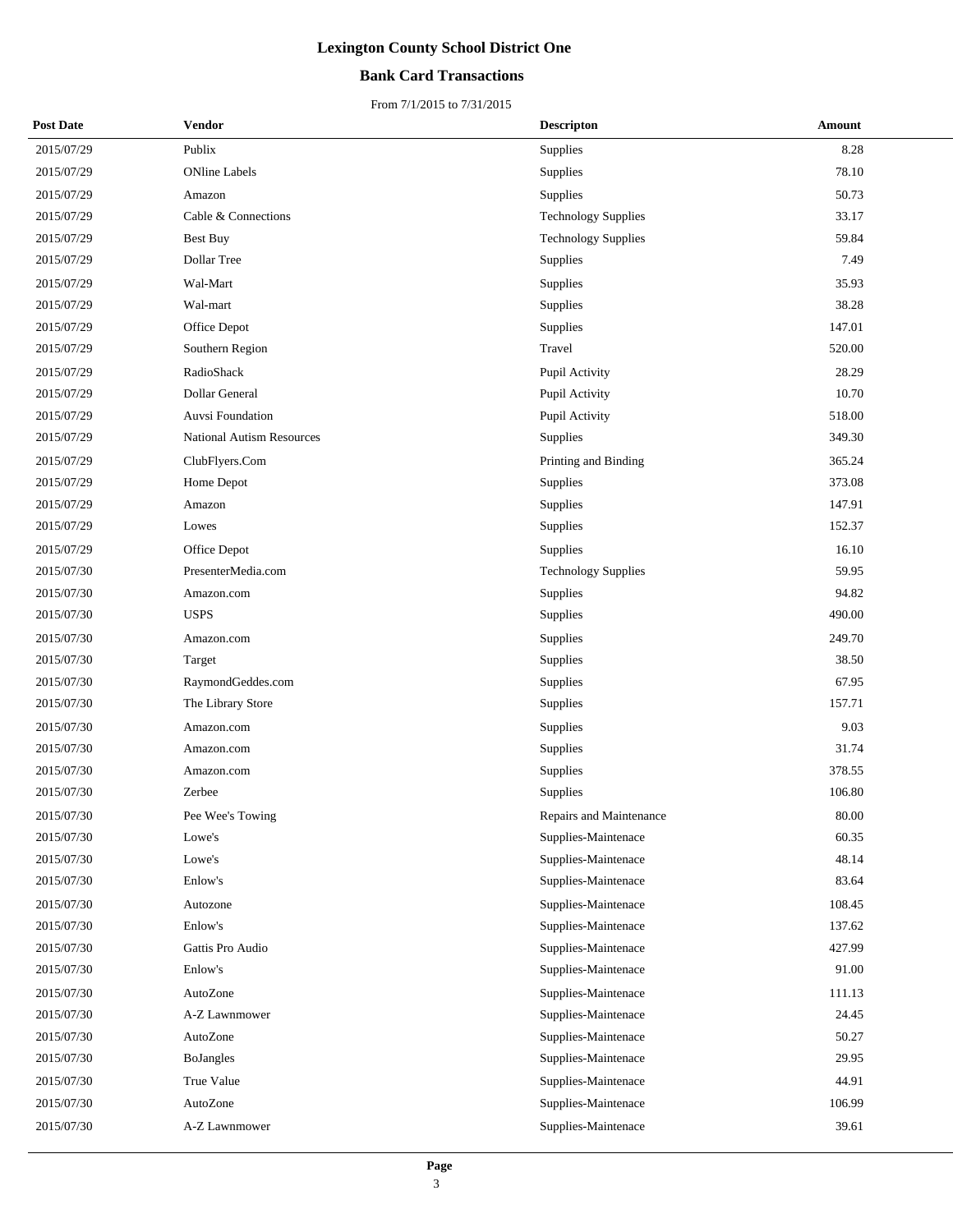## **Bank Card Transactions**

| <b>Post Date</b> | <b>Vendor</b>     | <b>Descripton</b>       | Amount |
|------------------|-------------------|-------------------------|--------|
| 2015/07/30       | Enlow's           | Supplies-Maintenace     | 2.42   |
| 2015/07/30       | Enlow's           | Supplies-Maintenace     | 242.64 |
| 2015/07/30       | Jim Hudson Ford   | Supplies-Maintenace     | 23.24  |
| 2015/07/30       | Enlows            | Supplies-Maintenace     | 83.40  |
| 2015/07/30       | Sparrow & Kennedy | Supplies-Maintenace     | 74.54  |
| 2015/07/30       | Advanced Auto     | Supplies-Maintenace     | 32.09  |
| 2015/07/30       | Walmart           | Supplies-Maintenace     | 121.42 |
| 2015/07/30       | AutoZone          | Supplies-Maintenace     | 53.79  |
| 2015/07/30       | CarQuest          | Supplies-Maintenace     | 77.97  |
| 2015/07/30       | Lee Transport     | Supplies-Maintenace     | 160.50 |
| 2015/07/30       | CarQuest          | Supplies-Maintenace     | 57.50  |
| 2015/07/30       | A-Z Lawnmower     | Supplies-Maintenace     | 75.01  |
| 2015/07/30       | A-Z Lawnmower     | Supplies-Maintenace     | 71.79  |
| 2015/07/30       | Napa Store        | Supplies-Maintenace     | 18.36  |
| 2015/07/30       | Meineke           | Supplies-Maintenace     | 111.44 |
| 2015/07/30       | Enlow's           | Supplies-Maintenace     | 95.83  |
| 2015/07/30       | Lowe's            | Supplies-Maintenace     | 15.20  |
| 2015/07/30       | Lowe's            | Supplies-Maintenace     | 15.20  |
| 2015/07/30       | Lowe's            | Supplies-Maintenace     | 55.98  |
| 2015/07/30       | Lowe's            | Supplies-Maintenace     | 26.56  |
| 2015/07/30       | WP Law            | Supplies-Maintenace     | 37.80  |
| 2015/07/30       | City Electric     | Supplies-Maintenace     | 96.30  |
| 2015/07/30       | Sparrow & Kennedy | Supplies-Maintenace     | 141.08 |
| 2015/07/30       | WP Law            | Supplies-Maintenace     | 47.26  |
| 2015/07/30       | Enlow's           | Supplies-Maintenace     | 102.72 |
| 2015/07/30       | Herndon Chevrolet | Supplies-Maintenace     | 42.61  |
| 2015/07/30       | CarQuest          | Supplies-Maintenace     | 89.11  |
| 2015/07/30       | AutoZone          | Supplies-Maintenace     | 41.40  |
| 2015/07/30       | Jim Hudson Ford   | Supplies-Maintenace     | 122.79 |
| 2015/07/30       | City Electric     | Supplies-Maintenace     | 64.77  |
| 2015/07/30       | City Electric     | Supplies-Maintenace     | 105.84 |
| 2015/07/30       | Lowe's            | Supplies-Maintenace     | 56.67  |
| 2015/07/30       | Lowe's            | Supplies-Maintenace     | 29.79  |
| 2015/07/30       | A-Z Lawnmower     | Supplies-Maintenace     | 87.04  |
| 2015/07/30       | A-Z Lawnmower     | Supplies-Maintenace     | 96.29  |
| 2015/07/30       | Lowe's            | Supplies-Maintenace     | 6.06   |
| 2015/07/30       | Enlow's           | Repairs and Maintenance | 246.99 |
| 2015/07/30       | Sparrow & Kennedy | Supplies-Maintenace     | 86.40  |
| 2015/07/30       | A-Z Lawnmower     | Supplies-Maintenace     | 33.17  |
| 2015/07/30       | AutoZone          | Supplies-Maintenace     | 35.88  |
| 2015/07/30       | Lowe's            | Supplies-Maintenace     | 23.34  |
| 2015/07/30       | Thompson's Rental | Rentals                 | 16.05  |
| 2015/07/30       | Sherwin Williams  | Supplies-Maintenace     | 153.68 |
| 2015/07/30       | Sherwin Williams  | Supplies-Maintenace     | 58.58  |
| 2015/07/30       | Sherwin Williams  | Supplies-Maintenace     | 41.75  |
|                  |                   |                         |        |